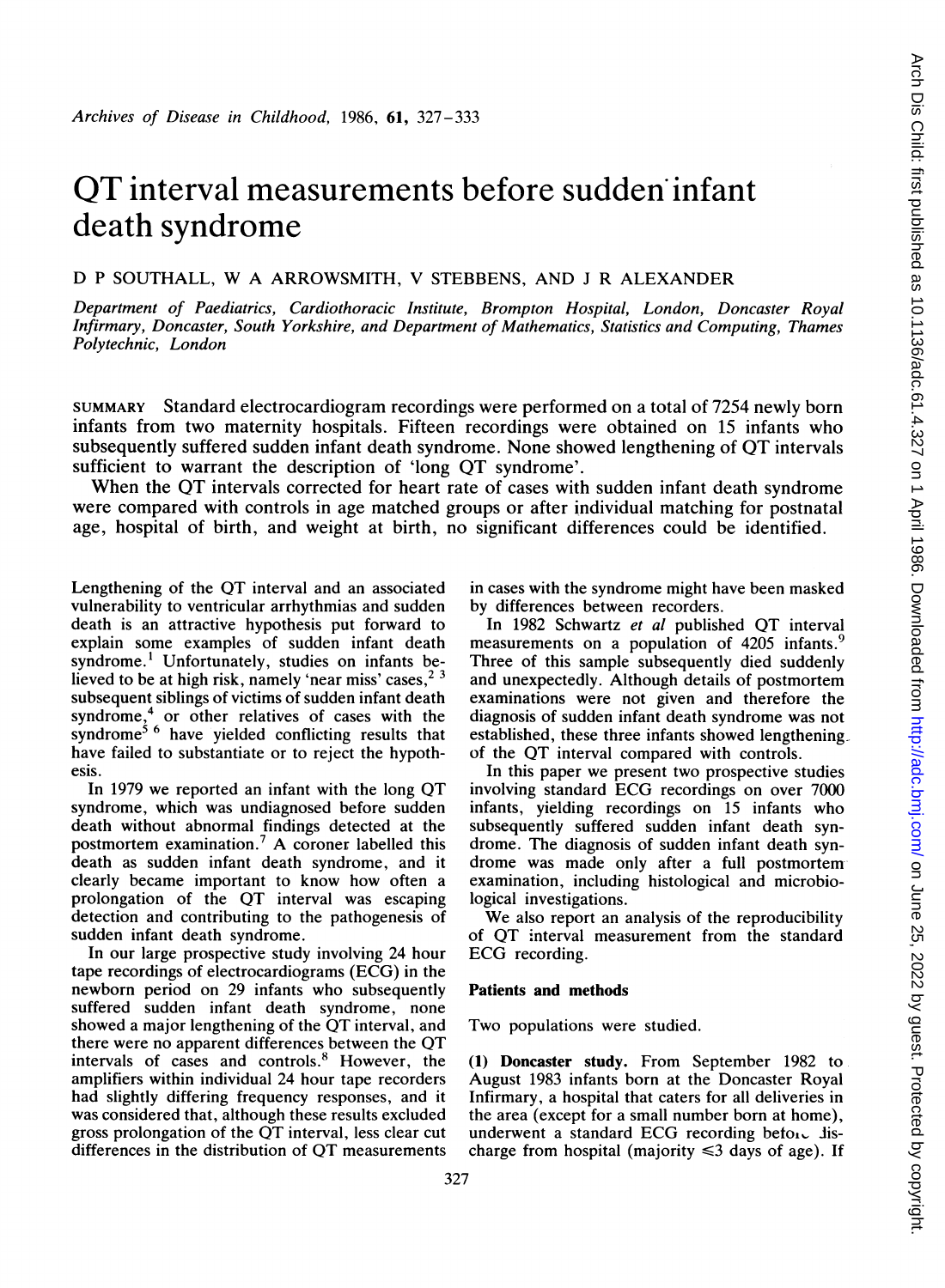| i                                                   |
|-----------------------------------------------------|
| ֖֖֖֖ׅ֖֧ׅ֖֧ׅ֖֚֚֚֚֚֚֚֚֚֚֚֚֚֚֚֚֚֚֚֚֚֚֚֚֚֚֚֚֚֬֝֝֝֬<br>Ē |

| Case<br>No   | recording<br>(days)<br>Age at | Sex            | complications<br>Pregnancy                                                                    | Mother's<br>(years)<br>$age$ | pregnancy<br>Smoking<br>during   | Birth weight<br>(g) | Gestation<br>(clinical<br>weeks) | Delivery                  | score al<br>minutes<br>I and 5<br>Apgar | Postnatal<br>illnesses                                                                     | Feeding<br>history  | $\begin{array}{l} A g e \; a t \\ de a t h \\ (d a y s) \end{array}$ | examination<br>Postmortem                                                              |
|--------------|-------------------------------|----------------|-----------------------------------------------------------------------------------------------|------------------------------|----------------------------------|---------------------|----------------------------------|---------------------------|-----------------------------------------|--------------------------------------------------------------------------------------------|---------------------|----------------------------------------------------------------------|----------------------------------------------------------------------------------------|
|              | $\frac{D \text{orcaster}}{1}$ | Щ.             | Triplet number 1                                                                              | S                            | No record                        | 1200                | $\overline{5}$                   | forceps<br>Breech<br>with | 2, 4                                    | septal defect<br>ventricular<br>Small                                                      | Bottle              | 8                                                                    | Sudden infant death<br>syndrome + smal<br>ventricular septal                           |
|              | $\sim$                        | Σ              | Threatened                                                                                    | 23                           | No record                        | 3350                | ş                                | Normal                    | 8.10                                    | None                                                                                       | Bottle              | α                                                                    | Sudden infant death<br>defect                                                          |
|              |                               | Σ              | iptic<br>Pre-eclam<br>abortion                                                                | 27                           | Yes                              | 3490                | 38                               | Normal                    | 8.10                                    | None                                                                                       | $Breat \rightarrow$ | 143                                                                  | Sudden infant death<br>syndrome                                                        |
|              | $\sim$                        | Σ              | $\overline{\text{cis}}$<br>toxaemia<br>Hypereme                                               | $\tilde{\kappa}$             | No record                        | 3320                | $\frac{8}{36}$                   | Normal                    | 6.10                                    | Upper respir-<br>infection 14<br>atory tract                                               | bottle<br>Bottle    | $\boldsymbol{4}$                                                     | Initial resuscitation<br>24 hours sudden<br>infant death<br>syndrome                   |
|              | ٤                             | Σ              | Shirodkhar suture                                                                             | 25                           | No record                        | 3120                | 39                               | Normal                    | 9.10                                    | <b>Bronchiolitis</b><br>and 39 days<br>8 weeks                                             | Bottle              | $\overline{5}$                                                       | Sudden infant death<br>syndrome<br>syndrome                                            |
|              | ς                             | μ,             | None                                                                                          | ደ                            | None                             | 4030                | ş                                | Normal                    | 9,10                                    | None                                                                                       | <b>Breast</b>       | 50                                                                   | Sudden infant death                                                                    |
|              |                               | $\mathbf{u}$   | None                                                                                          | 23                           | Yes                              | 2920                | ş                                | Normal                    | 8.10                                    | None                                                                                       | Bottle              | 286                                                                  | Sudden infant death<br>syndrome                                                        |
|              | $\sim$                        | $\mathbf{u}_i$ | Premature labour;<br>dexamethasone<br>salbutamol,                                             | ₽                            | None                             | 2920                | $\mathfrak{L}$                   | Forceps                   | 9.10                                    | None                                                                                       | Bottle              | $\overline{2}$                                                       | Sudden infant death<br>syndrome<br>syndrome                                            |
| Dorset:<br>9 | $\overline{ }$                | Σ              | Thyrotoxicosis;<br>propranolol,<br>carbimazole                                                | $\boldsymbol{z}$             | None                             | 2860                | 38                               | Normal                    | 9.10                                    | None                                                                                       | Bottle              | 3                                                                    | Sudden infant death<br>syndrome + upper<br>respiratory tract                           |
|              | -                             | Σ              | None                                                                                          | $\boldsymbol{z}$             | No record                        | 3750                | 38                               | Normal                    | 8.10                                    | None                                                                                       | Bottle              | $\mathbb{S}^2$                                                       | Sudden infant death<br>syndrome + upper<br>respiratory tract<br>infection              |
|              | S                             | Σ              | Twin I                                                                                        | ≘                            | No record                        | 2650                | 38                               | Normal                    | 8.9                                     | Upper respir-<br>atory tract<br>infection                                                  | <b>Breast</b>       | $\Xi$                                                                | Sudden infant death<br>respiratory tract<br>syndrome + upper<br>infection              |
|              | -                             | $\mathbf{r}$   | Premature rupture<br>of membranes<br>at 33 weeks                                              | $\boldsymbol{z}$             | No record                        | 1960                | z                                | Normal                    | $\frac{8}{6}$ .10                       | Urinary tract<br>infection<br>day 10<br>day $23$                                           | Breas               | æ                                                                    | Sudden infant death<br>syndrome + upper<br>respiratory tract<br>infection<br>infection |
|              | $_{\infty}$                   | ш              | None                                                                                          | 51                           | No record                        | 3600                | ₽                                | Normal                    | 9.10                                    | None                                                                                       | Bottle              | S                                                                    | Sudden infant death                                                                    |
|              | $\frac{8}{28}$                | Σ              | Premature labour                                                                              | $\mathfrak{L}$               | $\mathbf{Y}\mathbf{c}\mathbf{s}$ | 1450                | $\mathfrak{L}$                   | Normal                    | (oxygen<br>bag and<br>$mask$<br>5.2     | patent ductus<br>atory distress<br>Mild respir-<br>$28-32$ days<br>syndrome,<br>arteriosus | <b>Breast</b>       | 85                                                                   | Sudden infant death<br>syndrome<br>syndrome                                            |
|              | $\infty$                      | Σ              | theophyllinate.<br>beclomethasone<br>chlorphenira-<br>mine, choline<br>salbutamol.<br>Asthma; | $\mathfrak{L}$               | None                             | 4430                | ş                                | Vacuum                    | 9,10                                    | Lower respir-<br>infection day<br>atory tract<br>76. jittery<br>day 2                      | Bottle              | 125                                                                  | Sudden infant death<br>syndrome + upper<br>respiratory tract<br>infection              |

## 328 Southall, Arrowsmith, Stebbens, and Alexander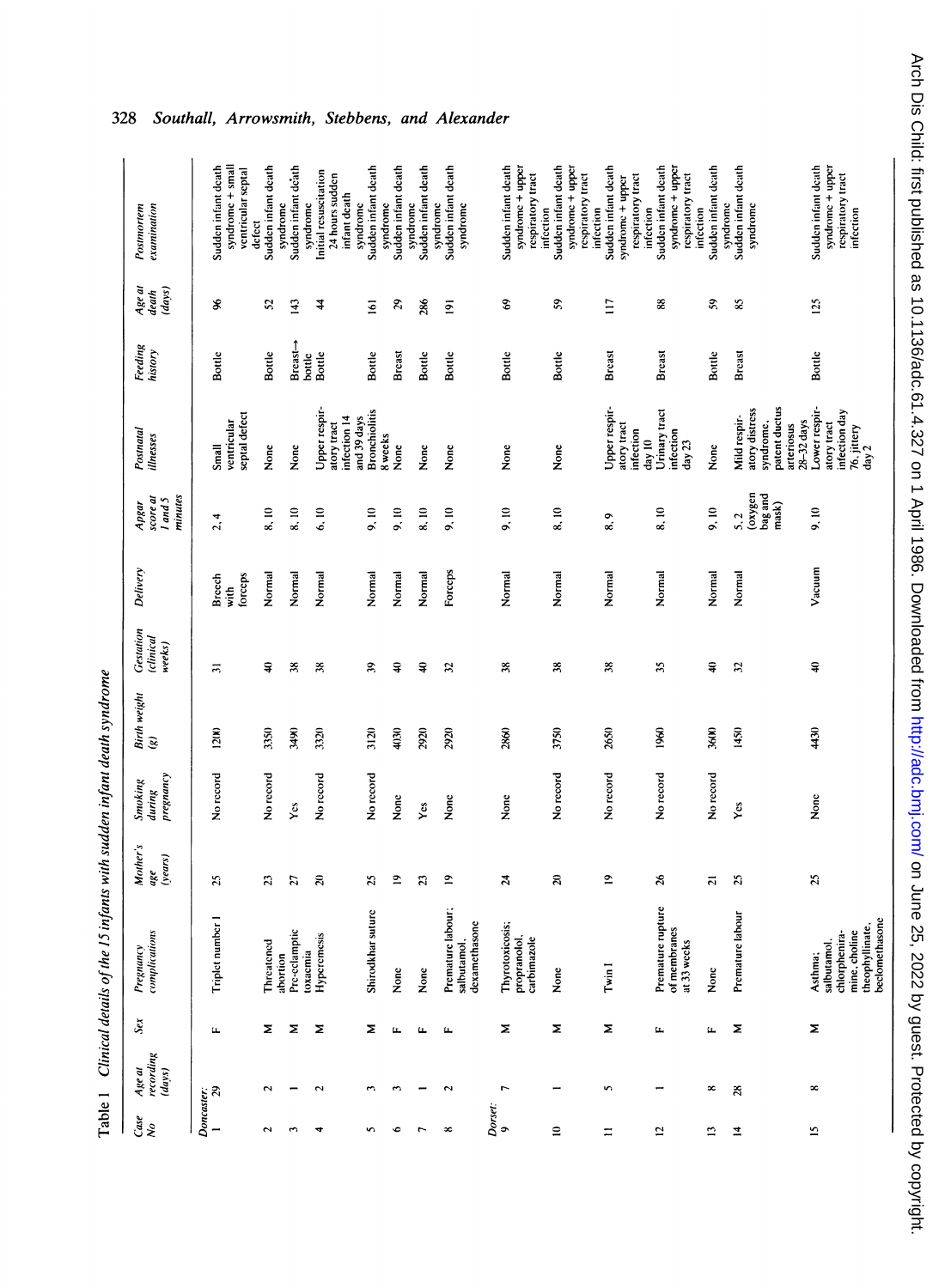the infant was discharged before the recording could be completed a research assistant went to the home during the subsequent week and made the recording. All home deliveries were also included. There were no refusals, but roughly 40 infants born during this period were not studied because of technical difficulties. A total of <sup>3871</sup> underwent recordings, including eight who subsequently suffered sudden infant death syndrome (Table 1). Two of these eight infants (cases <sup>1</sup> and 8) were preterm (31 and 32 weeks). Their post conceptional ages at recording were <sup>35</sup> and <sup>33</sup> weeks. Roughly 7% of the controls were recorded at a similar post conceptional age.

(2) Dorset study. Details of this project have already been reported.<sup>10-12</sup> Of 3383 infants who underwent standard ECG recordings in the neonatal period, seven subsequently suffered sudden infant death syndrome (seven recordings) (Table 1). These seven recordings were mixed with 956 randomly selected, postnatal age matched controls and measurements made blind by the technicians in Doncaster who performed the study described above. Two of the seven infants (cases 12 and 14) were preterm (35 weeks and 32 weeks). Their post conceptional ages at recording were 35 weeks and 36 weeks, respectively. Roughly 6% of the controls were recorded at post conceptional ages of 35 and 36 weeks.

Methods of recording. In Doncaster recordings were made with the infant lying as quietly as possible, either sucking a sterile teat or asleep. The aim was to avoid recordings at high heart rates  $(>150$  bpm) where measurements of QT intervals had been found to be difficult and poorly reproducible.

In Dorset no attempt was made to control whether the infant was awake or asleep or to obtain heart rates <150 bpm when recordings were undertaken.

Informed consent was obtained from one of the parents in all cases studied.

In Doncaster recordings were made with a Cambridge Instruments portable ECG machine (VS550). Only the standard limb leads and Vl chest lead were recorded. In the Dorset study recordings were made with <sup>a</sup> Hewlett Packard 1504B portable ECG machine. All limb and chest leads were recorded.

Roughly five ECG complexes/lead were recorded, and in every case a two minute rhythm strip of lead II was included.

Group matched, single measurement analysis. In Doncaster measurements were made on the day of recording. To improve the reproducibility the interval with the most clear cut end to the T wave was selected by one of two technicians. The QT interval, its immediately preceding RR interval, and the

QTc (QTc=QT/ $\sqrt{RR}$ ) were calculated. All three measurements were logged together with infant name, number, and age. Intervals containing U waves were rarely identified and were not included in these measurements. The Dorset cases with the syndrome and controls were similarly measured blind by the same two technicians.

The values for the 15 cases with the syndrome were compared with their respective control populations by age group, using the Van Elteren modified Wilcoxon rank sum test,<sup>13</sup> which takes account of stratification by age group.

Matched control, multiple measurement analysis. To control for the effect of birth weight and to include measurements on all possible ORS complexes in the ECG recording, <sup>a</sup> group of <sup>10</sup> controls was selected for each of the 15 cases with the syndrome, matched closely on recording age, birth weight, and hospital of birth. With the exception of two low birthweight infants, the mean birth weight of the matched controls was within roughly 5% of the weight of the infant with the syndrome. In almost all cases the age at recording was matched exactly, with the exception of one baby recorded at 28 days. Although it was necessary to select from a wide age range to obtain the controls for this infant, the mean recording age of the selected controls was 27-2 days. For all of these controls and the cases with the syndrome repeated measurements of QT were obtained whenever the end of the T wave could be identified and for every heart beat in which there was a preceding RR interval. The number of measurements for each case or control varied from four to 82.

For each beat measured QTc was calculated using Bazett's formula  $[QTc=QT/\sqrt{RR}]$ , and the mean, median, and quartiles of the QTc measurements for each case with the syndrome compared with the mean of the corresponding statistics for controls using the Wilcoxon signed rank test.

Because the OTc formula may over compensate for the effect of heart rate on QT interval duration additional methods of standardising QT were also employed, and the mean standardised values for each case with the syndrome compared with the mean of its controls using the same statistical methods. The two additional methods of standardising QT were (a) fitting <sup>a</sup> linear regression for each control subject of QT on RR and interpolating for each control subject the value for the QT interval at the mean RR interval for the measurement made on their matching case with the syndrome, and (b) fitting <sup>a</sup> linear regression for each control of QTc on RR and interpolating as above for each control subject the value for the QTc at the mean RR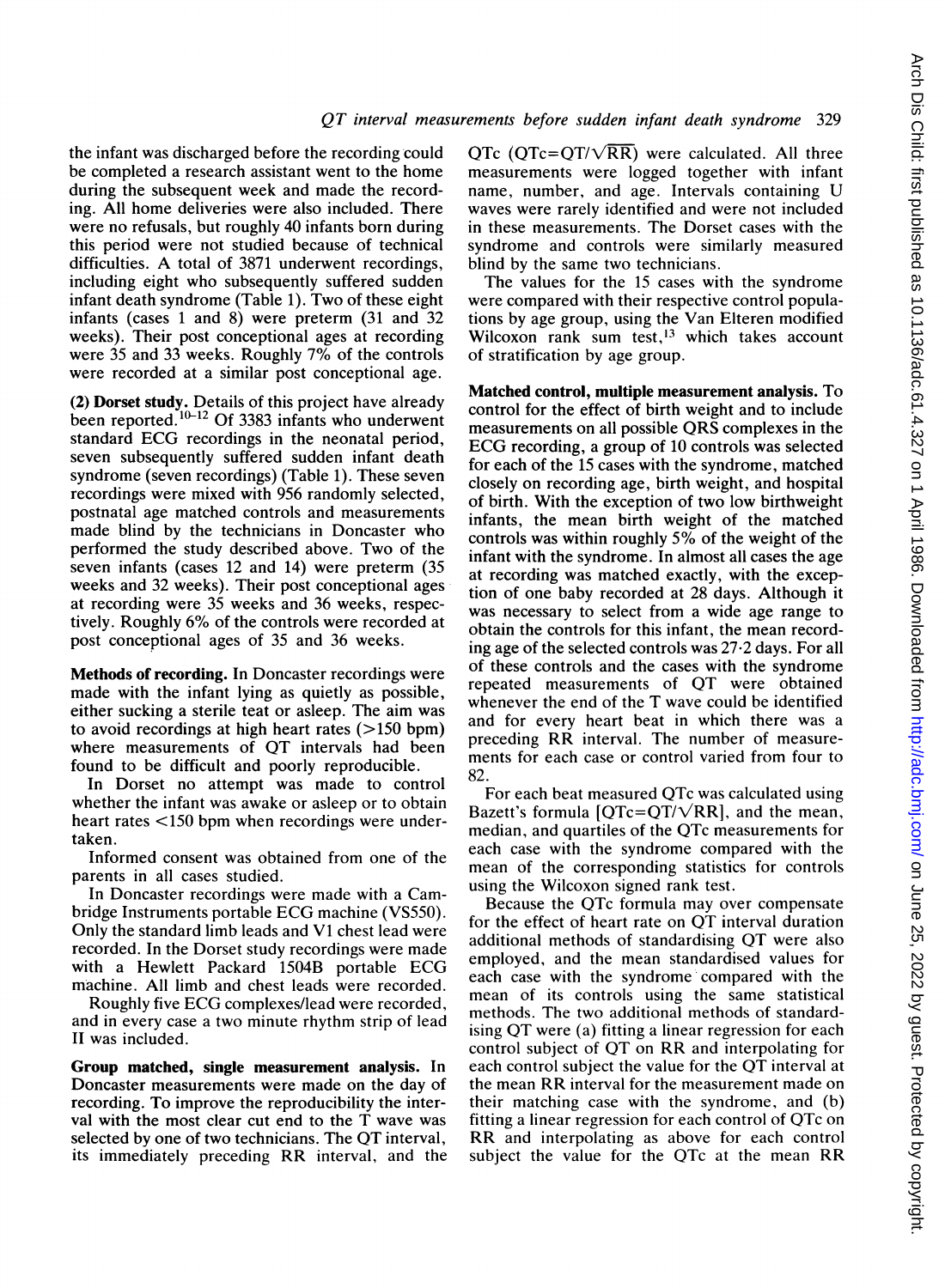#### 330 Southall, Arrowsmith, Stebbens, and Alexander

interval for the measurements made on their matching case with the syndrome. The latter two methods follow a suggestion of Wynne (Wynne V. Personal communication). The median and quartile values for cases and controls were also obtained for these QTc interval measurements corrected for heart rate and, like the mean values (see above), compared using the Wilcoxon signed rank test (as above).

Assessment of ECG machines. To assess the intermachine variability of QT interval recordings made on the two different ECG recorders, <sup>a</sup> <sup>1</sup> Hz square wave signal at <sup>1</sup> mV peak to peak was injected into the two machines. The <sup>1</sup> Hz signal was measured using a counter timer to within  $\pm 0.1\%$ . A section of 25 cm of recording was obtained at a chart speed of 25 mm/sec and the intervals between square waves measured.

Inter-rater reproducibility of QT interval measurement. To test the reproducibility of measurement, 100 ECGs from the Dorset study were presented to seven doctors, who were asked to measure RR and QT intervals and calculate QTc on every ECG complex within each recording that showed a satisfactory end to the T wave.

### **Results**

Population distribution of QTc in control infants. Mean and standard deviations for OT intervals corrected for heart rate by age are shown in Table 2 for the two populations. Figures <sup>1</sup> and 2 show the centiles by age for QTc measurements in controls and the individual QTc values for infants who subsequently syndrome.

The population distribution of QTc is symmetrical in all age groups but is not normal. There is a tendency towards excess kurtosis (that is, an excess of extreme values compared to the normal distribution), which is pronounced in the first 2 days of life and persists through to 2 weeks and beyond.



Fig. 1 The position of  $\overline{OT}$  interval measurements corrected for heart rate (calculated using Bazett's formula) on the eight cases with sudden infant death syndrome (numbered as in Table 1) from the Doncaster study plotted against postnatal age. The percentile lines illustrate values for the controls at the median age of each age group.



Fig. <sup>2</sup> The position of QT interval measurements corrected for heart rate (calculated using Bazett's formula) on the seven cases with sudden infant death syndrome (numbered as in Table 1) from the Dorset study plotted against postnatal age. The percentile lines illustrate values for the controls at the median age of each age group.

|  | Table 2 Summary of QTc intervals in Doncaster and Dorset |  |  |  |  |  |
|--|----------------------------------------------------------|--|--|--|--|--|
|--|----------------------------------------------------------|--|--|--|--|--|

| Age at recording | Doncaster           |                             | Dorset              |                   |  |
|------------------|---------------------|-----------------------------|---------------------|-------------------|--|
| (days)           | No of<br>recordings | Mean $(SD)$ $\overline{OC}$ | No of<br>recordings | Mean $(SD)$ $QTe$ |  |
|                  | 560                 | 0.388(0.033)                | 121                 | 0.411(0.028)      |  |
|                  | 1483                | 0.385(0.031)                | 75                  | 0.411(0.028)      |  |
|                  | 771                 | 0.382(0.031)                | 75                  | 0.402(0.026)      |  |
| $4 - 6$          | 818                 | (1.376)(1.029)              | 252                 | 0.401(0.026)      |  |
| $7 - 8$          | 118                 | 0.382(0.028)                | 263                 | 0.403(0.029)      |  |
| $9 - 14$         | 69                  | 0.378(0.035)                | 43                  | 0.406(0.027)      |  |
| $15 - 42$        | 44                  | 0.379(0.027)                | 127                 | (0.409(0.029))    |  |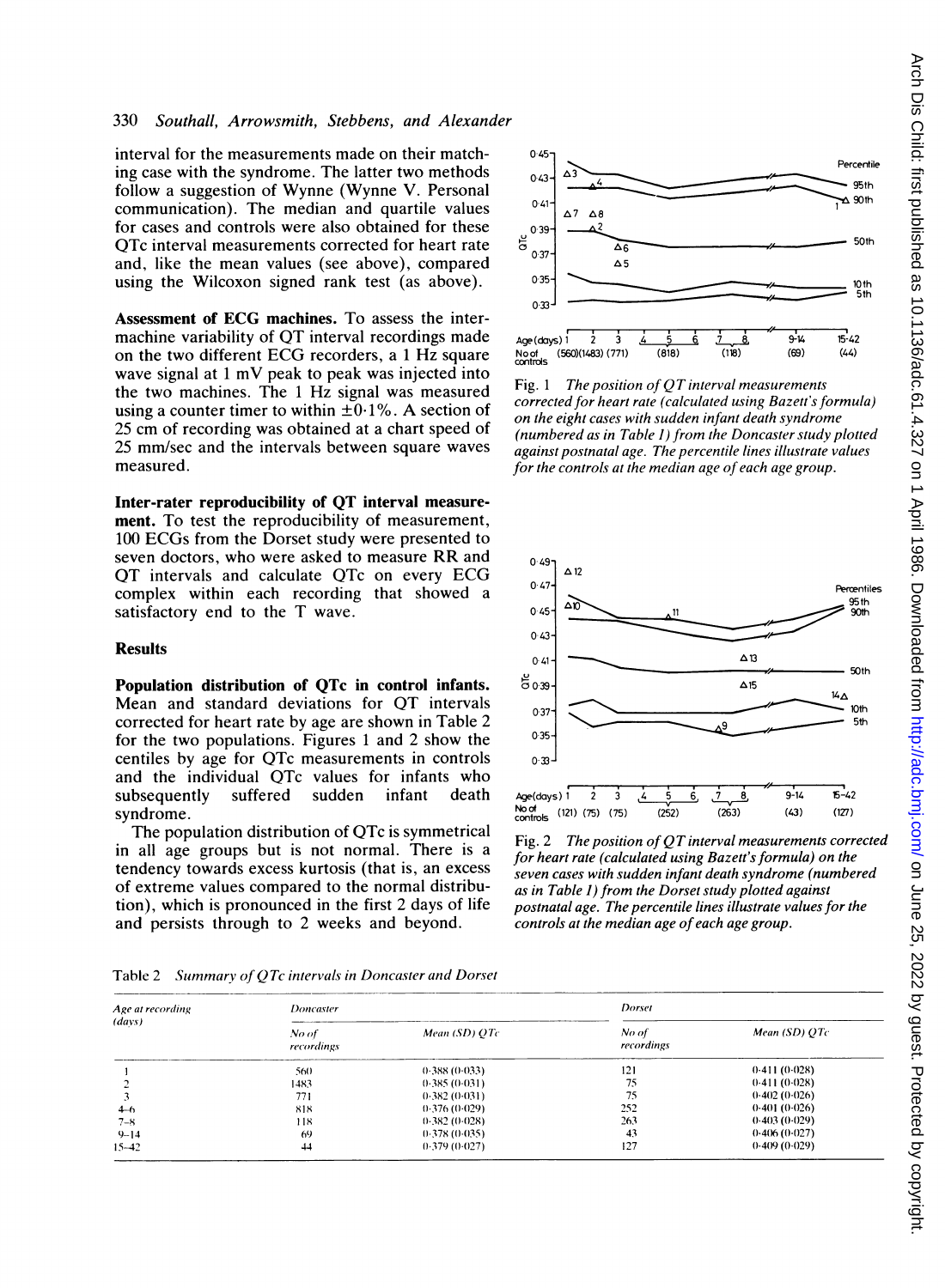The median QTc in the control populations can be seen to fall by around 2% in the first week of life and remain fairly stable for the next 3 weeks (Figures <sup>1</sup> and 2). Data are available from one of our centres to 3 months and beyond, and this indicates that the median QTc rises by around 5% during the second and third months of life.

Differences between the results for the two control populations. The differences in location and scale between the distributions in the two populations might be accounted for by differences in machine speed and machine variability as well as differences in the way infants were recorded.

The recorder speeds both differed from 25 mm/ sec. The bias was  $-4.8\%$  in the Cambridge chart speed and  $+4.4\%$  in the Hewlett Packard chart speed. We have not made any adjustments to the data presented in this paper to compensate for these biases.

The mean recorded RR interval for the Dorset population, retrospectively measured by the technicians, was shorter than that for the Doncaster infants, and the standard deviation was also lower. This probably arose as a result of attempts in Doncaster to record the infants at heart rates below 150 bpm.

Inter-rater reproducibility. Systematic inter-rater variability between the seven doctors was highly significant ( $p < 0.001$ , analysis of variance), the raters' mean scores for the one hundred recordings differing by a maximum of  $0.018$  seconds, or around  $4.5%$ .

The standard deviation of QTc measurements between different assessments of the same recording with the same rater can be estimated from the analysis of variance as 0-027, or around 7%. This gives a 95% confidence band of  $\pm 0.05$  seconds for a single observation.

Group matched, single measurement analysis. Figures <sup>1</sup> and <sup>2</sup> show the QTc measurement for <sup>15</sup> recordings on the 15 infants with the syndrome plotted onto the percentile charts for Doncaster and Dorset, respectively.

The values for the 15 infants, when compared with their respective control populations by age group, using a Van Elteren modified Wilcoxon rank sum test, did not show more than marginal evidence



Fig. 3 The position of QT interval (from Bazett's formula) measurements corrected for heart rate for each of the 15 cases with sudden infant death syndrome (numbered as in Table 1) and each of its 10 controls matched for birth weight, postnatal age at recording, and hospital of birth.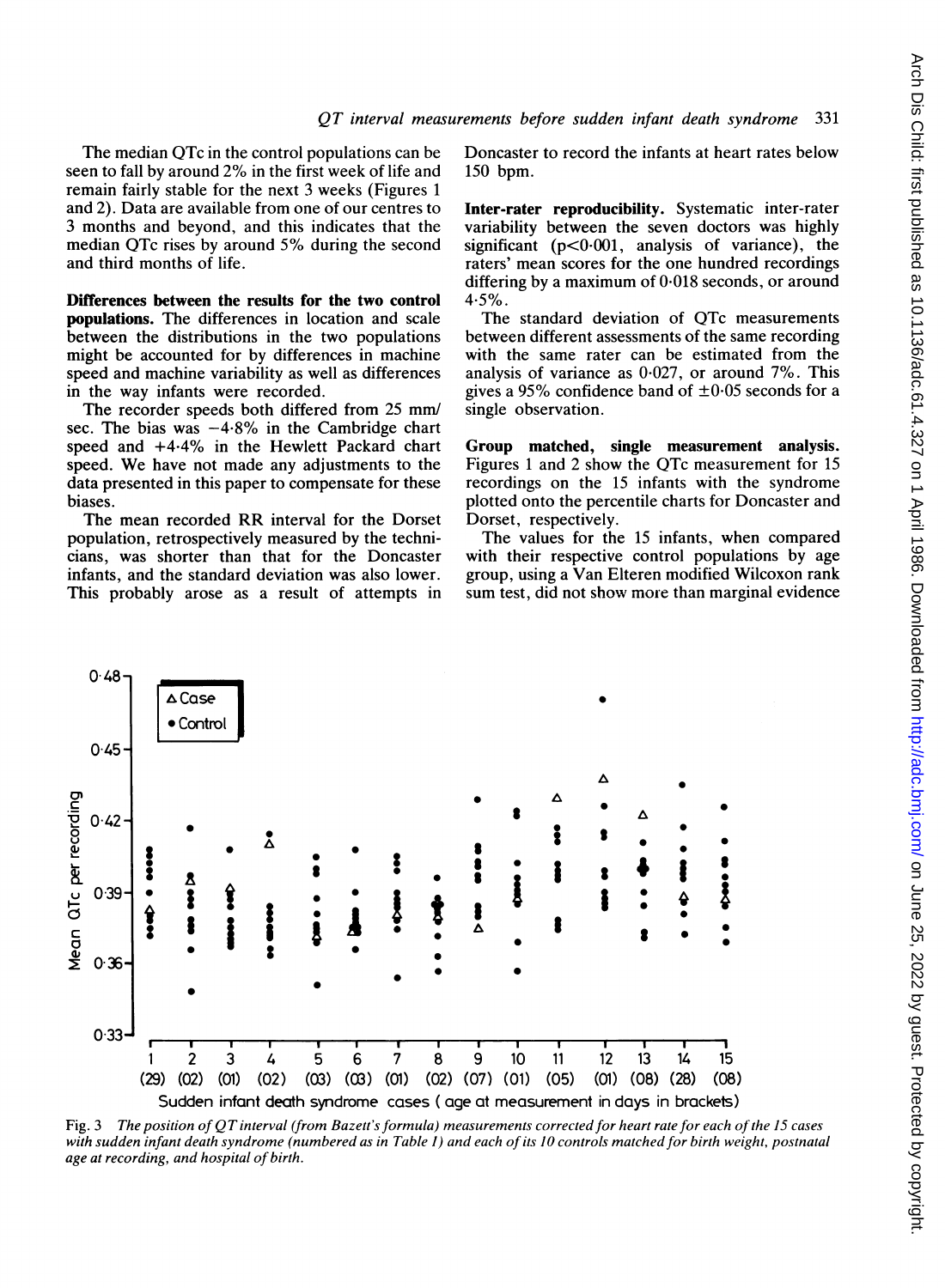of <sup>a</sup> tendency to <sup>a</sup> raised distribution of QTc levels among the infants with the syndrome  $(p=0.14,)$  two sided test).

QT and QT indices corrected for heart rate in cases with the syndrome and individually matched controls (multiple measurement analysis). None of the measurements adjusted for heart rate of OT intervals showed any significant difference between cases and controls  $(p> 0.05)$  (Fig. 3 for the mean QTc per recording).

#### Discussion

The most important finding of this study is that QT interval measurements on a neonatal electrocardiogram cannot be used in isolation to identify the infant at risk of sudden infant death syndrome. Although two of the 15 cases with the syndrome showed values above the 95th centile in controls matched only on age and hospital of birth, only one infant with the syndrome had <sup>a</sup> QT interval that exceeded the range in its controls matched for age, birth weight, and hospital of birth (Fig. 3). Nevertheless, it is important to remember that disordered sympathetic innervation of the heart with a predisposition to ventricular tachyarrhythmias may be present without prolongation of the QT interval on the ECG.'4

The epidemiological characteristics of the <sup>15</sup> cases with the syndrome conform to those reported from larger studies (see Merritt and Valdes-Dapena<sup>15</sup> for summary), suggesting that our findings are probably applicable to most cases with the syndrome. Nevertheless, the fairly small sample of cases examined must be borne in mind.

Measurements of QT intervals from the standard electrocardiogram are known to be poorly reproducible.<sup>16 17</sup> In this study we found that differences in the paper speed of ECG machines and in inter- and intraobserver variability can all contribute considerably to errors in measurement. These problems should not influence the identification of the long QT syndrome but are relevant to the findings presented in this and other studies. It is important to mention the fact that both ECG machines were working within the manufacturers' specification. The intraobserver reproducibility problem will probably have been reduced by the individually matched analysis where an attempt was made to measure as many ECG complexes as possible for each recording. In the group matched analysis the observation of a smaller standard deviation in the presence of higher mean values for QTc in the Dorset compared with the Doncaster controls (Table 2) cannot be adequately explained but may have arisen from interactions between the choice of the OT intervals measured and the way in which the OT intervals were corrected to heart rate. Also, although it was not quantified, there were possibly more variations in paper speed in the Doncaster study. These differences between centres do not invalidate the comparison of cases and controls, but the possibility of paper speed variabilities may have made it less likely that any real difference would be detected.

In conclusion, it is not possible from these data to assert that there is no relation between disordered sympathetic innervation of the heart and sudden infant death syndrome (the 'QT hypothesis'). If, however, there is such an association it can be concluded that it is of little value to try to identify infants at risk by measuring QT intervals on <sup>a</sup> neonatal electrocardiogram.

D <sup>P</sup> Southall is supported by the Joscph Lcvy Foundation, the National SIDS Foundation, and Ncllcor. The project was funded by the Wessex Regional Hcalth Authority. Hcalthdyne, and Smith's Charity. We arc cxtremcly grateful to Mr P Hawkins, clcctronics engineer to the Dorsct Hcalth Authority, for measuring the speed variability on the standard ECG machines and to Hewlett Packard and Cambridge Instrumcnts for loaning the machines. We are also grateful to Drs M de Swiet, P J Fleming, G Levitt, R L'Ormc, and E Southall for their work in mcasuring the rcproducibility of QTc intcrvals. Wc thank Y Allin for preparing this manuscript.

#### References

- <sup>1</sup> Schwartz PJ. The sudden infant death syndrome. In: Scarpelli EM, Cosmi EV. Reviews in perinatal medicine. New York: Raven Press, 1981;4:475-523.
- Kelly HD, Shannon DC, Liberthson RR. The role of the QT interval in the sudden infant death syndrome. Circulation 1977;55:633-5.
- <sup>3</sup> Haddad GG, Epstein MAF, Epstein RA, Mazza NM, Mellins RB, Krongrad E. The QT interval in aborted sudden infant death syndrome infants. Pediatr Res 1979;13:136-8.
- Steinschneider A. Sudden infant death syndrome and prolongation of the QT interval. Am <sup>J</sup> Dis Child 1978;132:688-91.
- <sup>5</sup> Kukolich MK, Telsey A, Ott J, Motulsky AG. Sudden infant death syndrome: normal OT interval on ECGs of relatives. Pediatrics 1977;60:51-4.
- <sup>6</sup> Maron BJ, Clark CE, Goldstein RE, Epstein SE. Potential role of QT interval prolongation in sudden infant death syndrome. Circulation 1976;54:423-30.
- <sup>7</sup> Southall DP, Arrowsmith WA, Oakley JR, McEnery G, Anderson RH, Shinebourne EA. Prolonged QT interval and cardiac arrhythmias in two neonates; sudden infant death syndrome in one case. Arch Dis Child 1979;54:776-9.
- Southall DP, Richards JM, de Swiet M, et al. Identification of infants destined to die unexpectedly during infancy: evaluation of predictive importance of prolonged apnoea and disorders of cardiac rhythm or conduction. First report of a multicentered prospective study into the sudden infant death syndrome. Br Med J 1983;286:1092-6.
- Schwartz PJ, Montemerlo M, Facchini M, et al. The QT interval throughout the first 6 months of life: a prospective study. Circulation 1982;66:496-501.
- <sup>10</sup> Southall DP, Vulliamy DG, Davies MJ, Anderson RH, Shinebourne EA, Johnson AM. A new look at the neonatal electrocardiogram. Br Med J 1976;ii:615-8.